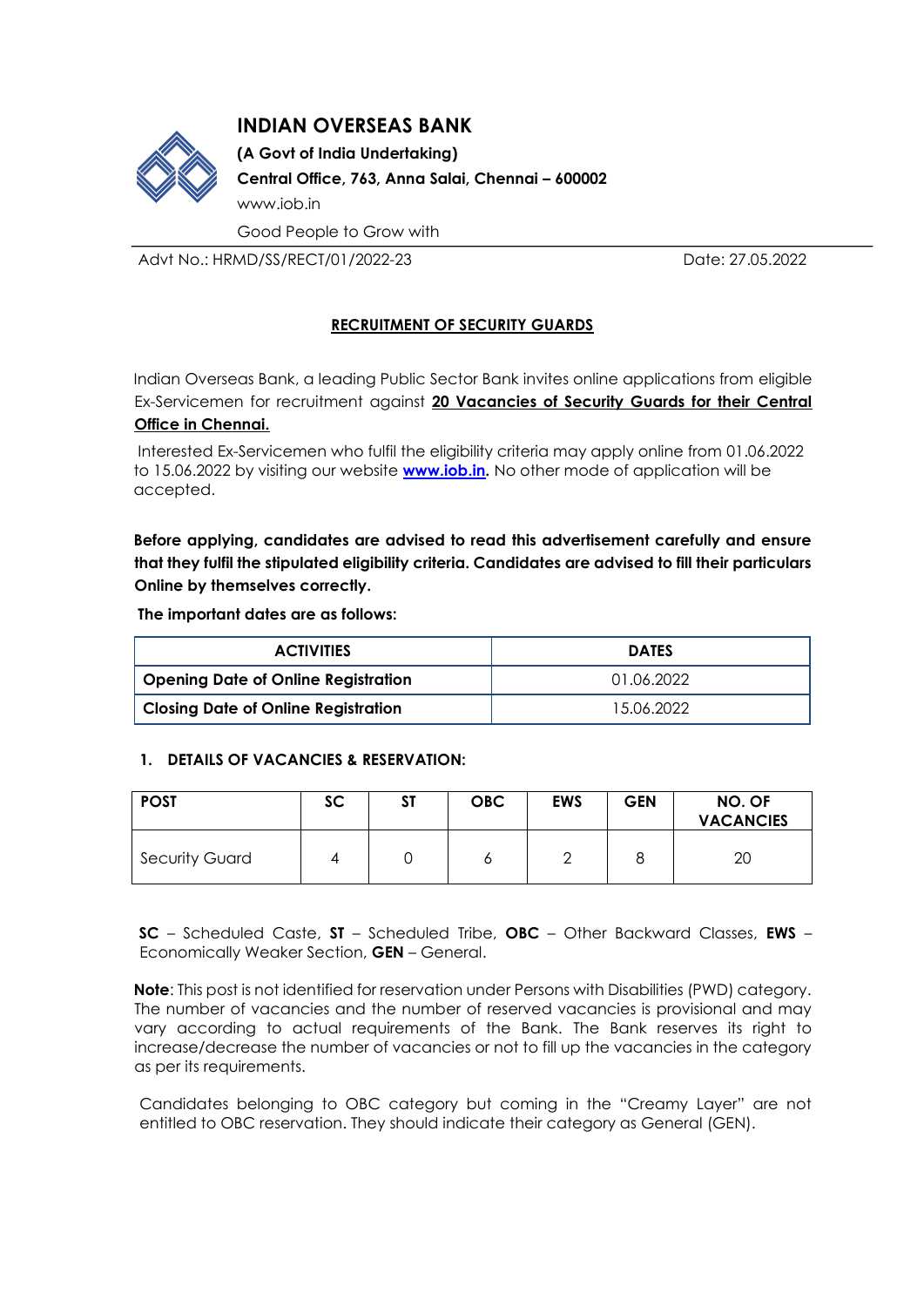#### **Competent Authority for the issue of the certificate to SC / ST / OBC is as under (as notified by GOI from time to time):**

**For Scheduled Castes / Scheduled Tribes / Other Backward Classes:** (i) District Magistrate / Additional District Magistrate / Collector / Deputy Commissioner / Additional Deputy Commissioner / Deputy Collector / First Class Stipendiary Magistrate / City Magistrate / Sub-Divisional Magistrate (not below the rank of First Class Stipendiary Magistrate) / Taluk Magistrate / Executive Magistrate / Extra Assistant Commissioner (ii) Chief Presidency

Magistrate/ Additional Chief Presidency Magistrate/ Presidency Magistrate (iii) Revenue Officer not below the rank of Tehsildar (iv) Sub-divisional officer of the Area where the candidate and /or his family normally resides.

# **For EWS:**

(i)District Magistrate/Additional District Magistrate/Collector/Deputy Commissioner/Additional Deputy Commissioner/1st Class Stipendiary Magistrate/Sub-Divisional Magistrate/Taluka Magistrate/Executive Magistrate/Extra Assistant Commissioner.

(ii)Chief Presidency Magistrate/Additional Chief Presidency Magistrate/Presidency Magistrate.

(iii)Revenue Officer not below the rank of Tehsildar

(iv)Sub-Divisional Officer of the area where the candidate and/or his family normally resides.

# **2. JOB PROFILE:**

- a. Perform Security Guard duties i.e. to watch or look after the premises or department for the purpose of its safety, security and guard against attack, or assault, or infiltration and against removal of the Bank's property by any unauthorized person and/or to watch and guard as above the movement of Bank's property from one place to another, whether inside or outside the Bank.
- b. Operating gadgets like Electronic Alarm systems, CCTV systems, X-Ray machines, Door Frame Metal Detector (DFMD), Hand Held Metal Detector (HHMD), etc., for security of men and materials entering or exiting the Bank's premises.
- c. Maintenance and Operation of Fire Alarm systems and Fire-fighting equipment.
- d. Work in shifts including night shifts.
- e. To perform other routine duties of the Subordinate cadre as required by the Management from time to time.

# **3. ELIGIBILITY CRITERIA:**

# **A. NATIONALITY / CITIZENSHIP**

A candidate must be either

- i) a Citizen of India or
- ii) a subject of Nepal or
- iii) a subject of Bhutan or
- iv) a Tibetan refugee who came over to India before 1st January, 1962 with the intention of permanently settling in India or

v) a person of Indian origin who has migrated from Pakistan, Burma, Sri Lanka, East African countries of Kenya, Uganda, the United Republic of Tanzania (formerly Tanganyika and Zanzibar), Zambia, Malawi, Zaire, Ethiopia and Vietnam with the intention of permanently settling in India.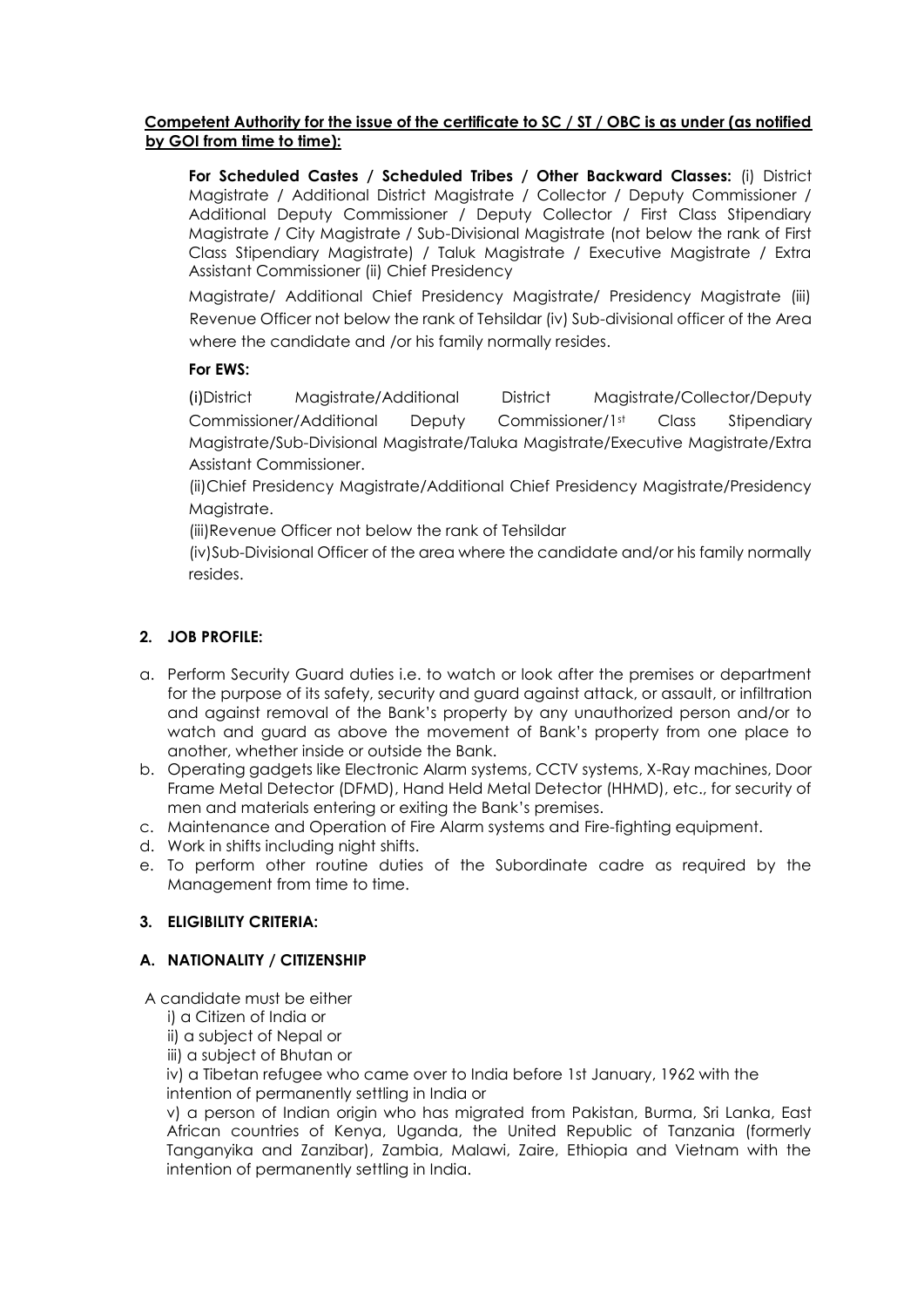Provided that a candidate belonging to categories (ii), (iii), (iv) & (v) above shall be a person in whose favour a certificate of eligibility has been issued by the Government of India before the date of this notification.

### **B. AGE**

Age (as on **01.05.2022**) – Minimum 18 Years, Maximum 26 Years.

### **C. RELAXATION IN UPPER AGE LIMIT:**

| Category   | Maximum Age Relaxation in age for Ex-Servicemen                       |
|------------|-----------------------------------------------------------------------|
| General    | 26 Years + Actual period of service rendered in the defence forces +  |
|            | 3 Years subject to a maximum age limit of 45 Years.                   |
| SC/ST      | 26 Years + 5 Years + Actual period of service rendered in the defence |
|            | forces + 3 Years subject to a maximum age limit of 45 Years.          |
| <b>OBC</b> | 26 Years + 3 Years + Actual period of service rendered in the defence |
|            | forces + 3 Years subject to a maximum age limit of 45 Years.          |

### **Note:**

- i. The relaxation in upper age limit to SC/ST/OBC candidates is allowed on cumulative basis with only one of the remaining categories for which age relaxation is permitted as mentioned above.
- ii. The maximum age limit specified for Ex-Servicemen, i.e. 45 years, is applicable to candidates belonging to Unreserved / General category.
- iii. Persons with Disabilities (PwDs) as defined in "The Rights of Persons with Disabilities Act, 2016", Disabled Ex-Servicemen who were disabled during operation or otherwise and Dependants of Servicemen killed in action, **ARE NOT ELIGIBLE** to apply.
- iv. Candidates seeking reservation / age relaxation will be required to submit necessary certificate(s) in original / copies at any stage of the recruitment process.
- v. Only those candidates shall be treated as Ex-Servicemen who fulfil the revised definition as laid down in Government of India, Ministry of Home Affairs, Department of Personnel & Administrative Reforms Notification No. 36034 /5/85 Estt. (SCT) dated 27.10.1986, as amended from time to time.
- vi. Ex-Servicemen candidates who have already secured employment under the Central Government in Group "C" & "D" will be permitted the benefit of age relaxation as prescribed for Ex-Servicemen for securing another employment in a higher grade or cadre in Group "C"/ "D" under the Central Government. However, such candidates will not be eligible for the benefit of reservation on second occasion for Ex-Servicemen in Central Government jobs.
- vii. An Ex-Servicemen who has once joined a Government job on civil side after availing of the benefits given to him / her as an Ex-Servicemen for his/ her reemployment, his / her Ex-Servicemen status for the purposes of the re-employment in Government jobs ceases.
- viii. Candidates who are still in the Armed Forces and desirous of applying under Ex-Servicemen category whose date of completion of specific period of engagement (SPE) is completed one year from the Cut-Off Date are eligible to apply.

# **D. EDUCATIONAL QUALIFICATION:**

- i. A pass in 10th standard or its equivalent examination but the candidate should not have passed Graduation examination or its equivalent.
- ii. The candidate should be able to speak, read and write in local vernacular language.
- iii. Character should be "EXEMPLARY" at the time of valid discharge from Armed Forces.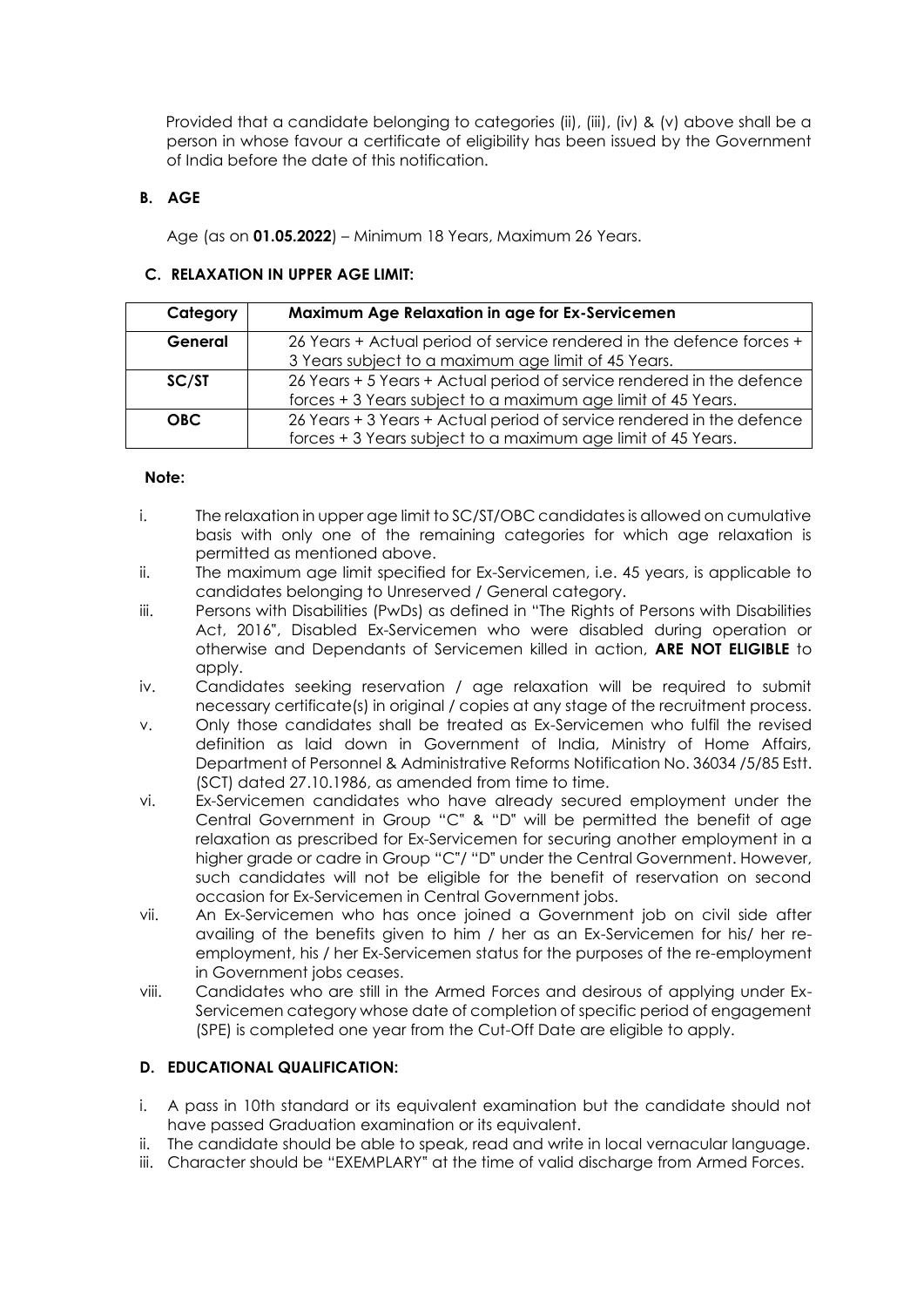- iv. The medical standards which the candidates must possess should be minimum SHAPE-1 or AYE, whichever is applicable, at the time of valid discharge from the Armed Forces.
- v. Ex-Servicemen who do not possess the above civil examination qualifications should be matriculate Ex-Servicemen who have obtained the Army Special Certificate of Education or corresponding certificate in the Navy or Air Force after having completed not less than 15 years of service in the Armed Forces of the Union as on the Cut-off Date. Such certificates should be dated on or before the Cut-off Date.

#### **Note:**

- a. All the educational qualifications mentioned should be from a Board recognized by Government of India/ approved by Government Regulatory Bodies and the final result should have been declared on or before the Cut-off date. Proper document from Board for having declared the result on or before the Cut-off date has to be submitted at the time of appearing for Physical Fitness Test.
- b. The date of passing the eligibility examination will be the date appearing on the marksheet issued by Board.
- c. In case the result of a particular examination is posted on the website of the Board and web based certificate is issued then proper document/certificate in original issued and signed by the appropriate authority of the Board indicating the date of passing properly mentioned thereon will be reckoned for verification and further process.

### **E. OTHER CRITERIA:**

- a. Only Ex-Servicemen candidates can apply for the Post of Armed Guard.
- b. Only a permanent resident of **STATE OF TAMILNADU** is eligible to apply.
- c. The eligible applicants to furnish proof of permanent residence or registration with concerned district Sainik Welfare Board as a proof of domicile.
- d. The applicants intending to apply should ensure that they fulfil the eligibility criteria specified and possess the requisite documents / certificates before applying.
- e. The selected candidate can be posted at any Branch / Office of the Bank at sole discretion of the Bank.
- f. There is no application fee for this process.

# **4. PRE-EXAMINATION TRAINING:**

Pre-Examination Training will be arranged by the Bank to applicants belonging to Scheduled Caste/ Scheduled Tribes/ Minority Communities/ Ex-Servicemen at Chennai, after cut-off date for receiving applications. All eligible candidates who opt for and wish to avail of Pre-Examination Training should fill in the relevant column in the ON-LINE APPLICATION. While training will be imparted free of cost, all other expenses regarding travelling, boarding, lodging etc. will have to be borne by the candidate for attending the pre-examination training programme at the designated Centres. Depending on the response and administrative feasibility, the right to cancel any of the Pre- Examination Training Centres and/ or add some other Centres and/or make alternate arrangements, is reserved. By merely attending the Pre-Examination Training no candidate acquires any right to be selected in the Bank. Dates of Pre-Examination Training shall be intimated separately.

# **5. PAY AND EMOLUMENTS:**

- a. Selected candidate will be placed in the under-mentioned pay scale in the Subordinate staff cadre, as per Bipartite Settlement.
	- Rs. 14500-500/4-16500-615/5-19575-740/4-22535-870/3-25145-1000/3-28145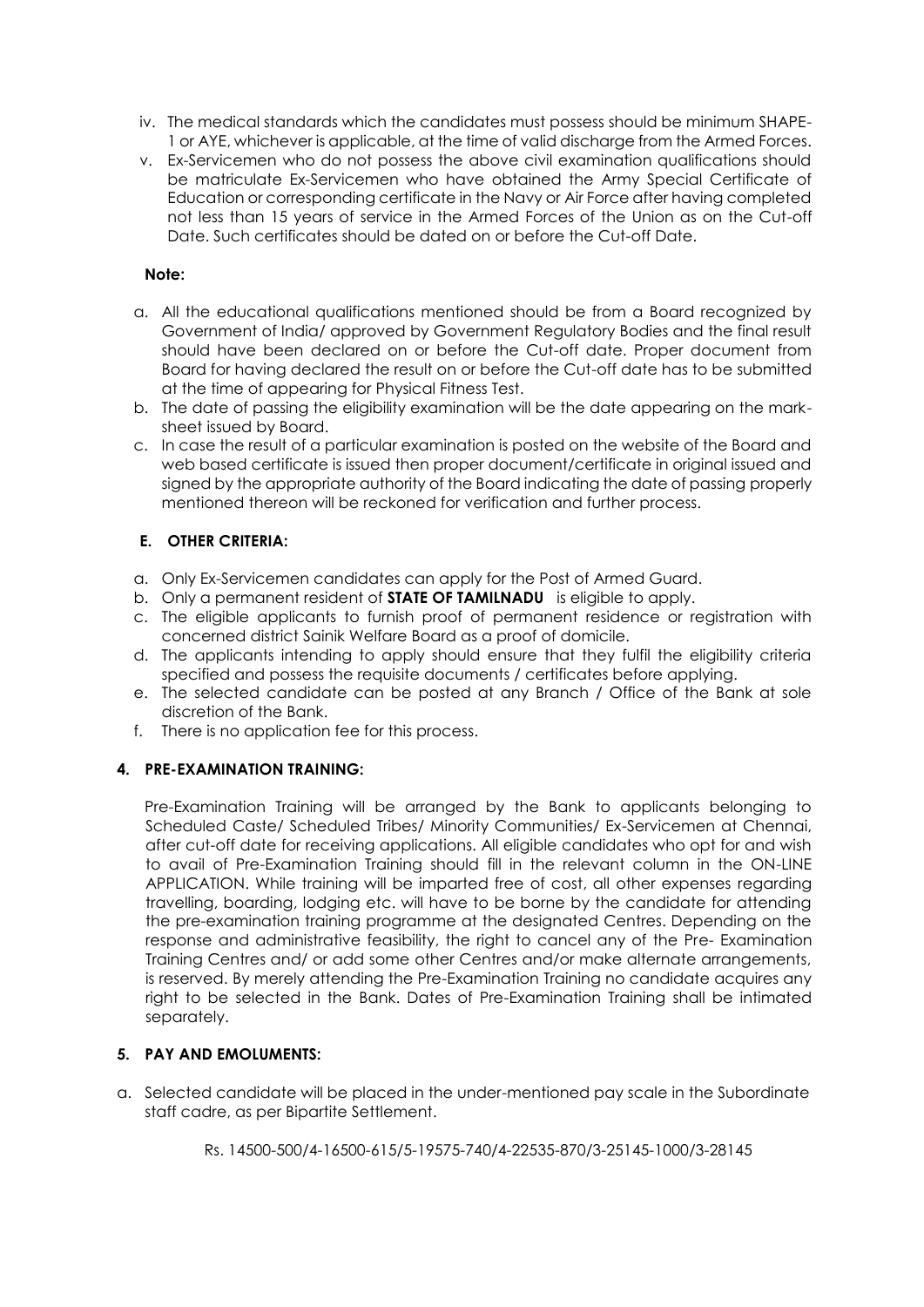b. However, Basic pay will be fixed based on the last drawn salary during their defence service. In addition, they are entitled for emoluments as per the Industry-wide Bipartite Settlement and as per the policies and rules of the Bank.

#### **6.PROBATION:**

The selected candidate will be on Probation for a period of six months of active service from the date of his joining the Bank and will be confirmed after successful completion of the same.

The cut-off date for eligibility such as age, educational qualification and work experience etc., is specified as the first date of the month in which the registration opens.

#### **7.SELECTION PROCESS:**

The mode of selection as follows:

(1) Objective type Test – Online.

(2) Physical Fitness Test.

#### **(1) Objective type Test – Online**

| <b>ASPECT</b>                       | <b>MAXIMUM MARKS</b> |  |  |
|-------------------------------------|----------------------|--|--|
| Knowledge of Local Language (Tamil) | 20 Marks             |  |  |
| Knowledge of English Language       | 20 Marks             |  |  |
| Aptitude Test                       | 20 Marks             |  |  |
| Arithmetic Test                     | 20 Marks             |  |  |
| Psychometric Test                   | 20 Marks             |  |  |
| <b>TOTAL</b>                        | 100 Marks            |  |  |

**Cut-Off Marks** - The Overall Cut-Off Scores for General and Reserved category candidates for the Online Test shall be decided by the Bank at an appropriate time depending upon the actual performance of the candidates. Bank reserves the right to change qualifying criteria depending on the vacancies available. Bank reserves the right to modify the structure of the Tests which will be intimated through its website.

#### **Note:**

- a. Candidates will not be permitted to appear for the Tests without the following documents:
	- i. Valid Call Letter for the respective date and session of Test;
	- ii. Photo-Identity proof (as specified) in original bearing the same name as it appears on the call letter / application form; and
	- iii. Photocopy of Photo-Identity proof as mentioned above
	- iv. Original Ex-Servicemen Identity Card and photo copy of the same.
- b. Candidates reporting late i.e. after the reporting time specified on the call letter for Test will not be permitted to take the Tests.

#### **(2) Physical Fitness Test.**

Candidates who qualify in the Online test and scored above the Cut-off scores and also otherwise satisfactorily meet the eligible criteria shall be subject to Physical Fitness Test, as under: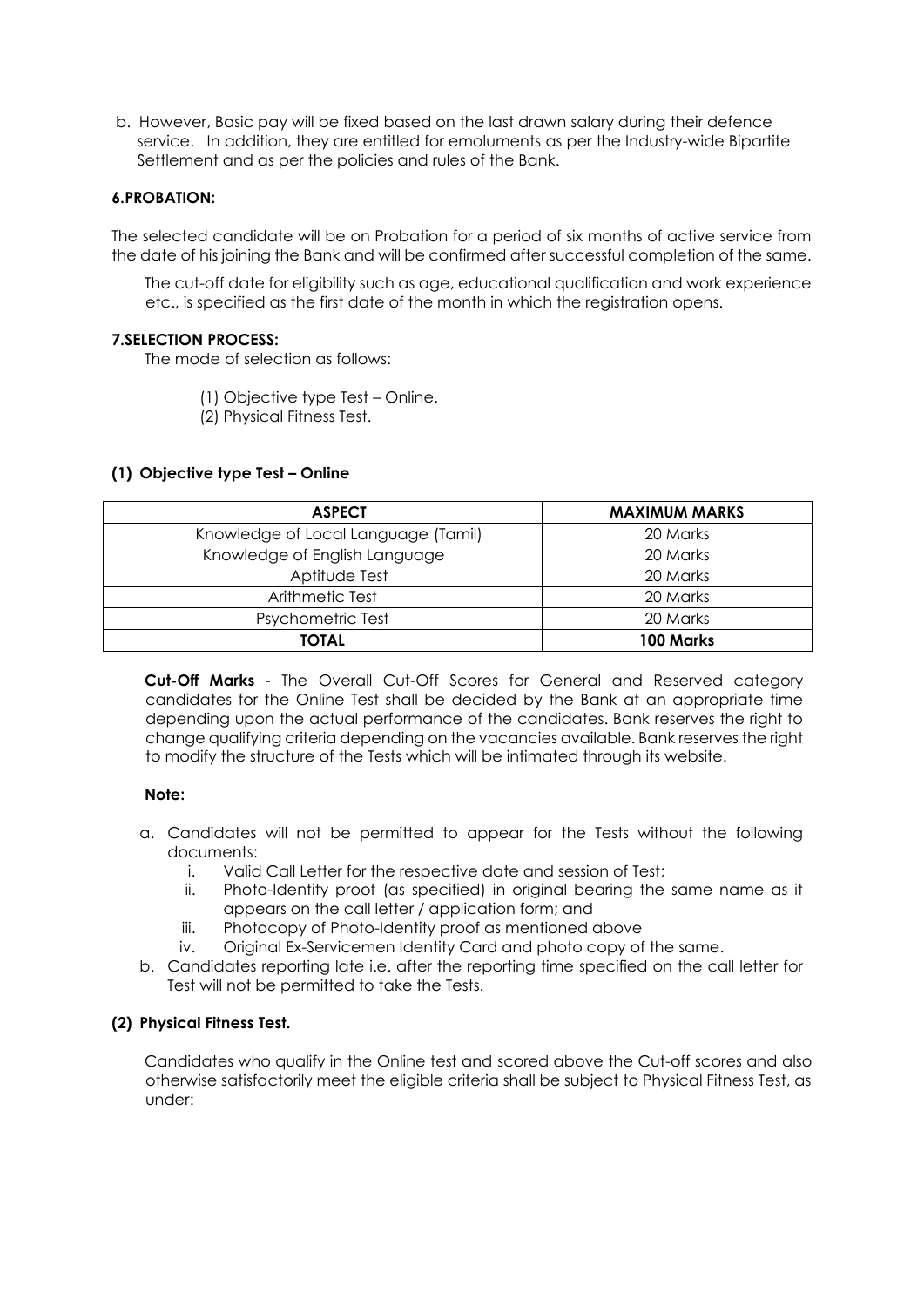i. Physical Fitness Test, as detailed below, carrying total score of **100** shall be administered to assess the overall physical fitness of the candidates.

| S.No | Sub-Tests               | <b>Components Assessed</b>                                                              | Maximum<br><b>Scores</b> | Qualifying<br>Score |
|------|-------------------------|-----------------------------------------------------------------------------------------|--------------------------|---------------------|
| A    | Push-Ups                | Strength. Upper body<br>muscular endurance<br>and trunk stability                       | 30                       | 20                  |
| B    | Sit-Ups                 | Strength of the core<br>body muscles                                                    | 30                       | 20                  |
| С    | One<br>kilometre<br>Run | Lower body muscular<br>strength, anaerobic<br>power, speed, agility<br>and coordination | 40                       | 20                  |
|      | Grand<br>Total          |                                                                                         | 100                      | 60                  |

#### ii. Details of each of the Physical Fitness Tests are as under:

|                      | <b>Particulars</b>                                                                          | Scoring Patten vis-à-vis performance |          |          |       |  |
|----------------------|---------------------------------------------------------------------------------------------|--------------------------------------|----------|----------|-------|--|
| A. Push-Ups          |                                                                                             |                                      |          |          |       |  |
| <b>Repetitions</b>   |                                                                                             | 30 <sub>8</sub>                      | 21 to 30 | 15 to 20 | 14 or |  |
|                      |                                                                                             | Above                                |          |          | below |  |
| Scores               |                                                                                             | 30                                   | 25       | 20       | Fail  |  |
|                      |                                                                                             |                                      |          |          |       |  |
| Sit-Ups<br>В.        |                                                                                             |                                      |          |          |       |  |
| <b>Repetitions</b>   |                                                                                             | 30 <sub>8</sub>                      | 16 to 29 | 15 to 19 | 14 or |  |
|                      |                                                                                             | Above                                |          |          | below |  |
| Scores               |                                                                                             | 30                                   | 25       | 20       | Fail  |  |
|                      | For the above two fitness tests, no time limit is specified and the same to be performed at |                                      |          |          |       |  |
|                      | a stretch without any break.                                                                |                                      |          |          |       |  |
| C. One Kilometre Run |                                                                                             |                                      |          |          |       |  |
| Timing / Duration    |                                                                                             | $\leq$ 4                             | 4m to 5m | 5m to 6m | >6m   |  |
|                      |                                                                                             | minutes                              |          |          |       |  |
| Scores               |                                                                                             | 40                                   | 30       | 20       | Fail  |  |

#### **Note:**

- a. Prior to and for the purpose of undertaking the Physical Fitness tests, all the eligible candidates shall have to undergo a medical fitness examination to avoid any medical / legal complication. Candidates should submit medical fitness certificate from a medical practitioner with register number not below the rank of Civil Assistant Surgeon.
- b. Candidates, irrespective of their reservation category, will have to compulsorily pass in each of the three physical fitness tests with minimum marks prescribed for each test.
- c. The Physical Fitness Test will be conducted tentatively at IOB Central Office, Chennai where the vacancies are notified. Dates of Physical Fitness Test shall be intimated separately to the candidates qualifying in the Online Test.
- d. Candidates will have to undertake the Physical Fitness Test at own risk and cost and the Bank shall not be held responsible for any untoward incident.
- e. Candidates can make **ONLY ONE ATTEMPT** in each of the Physical Fitness Test and there shall not be any repeat attempts under any circumstances.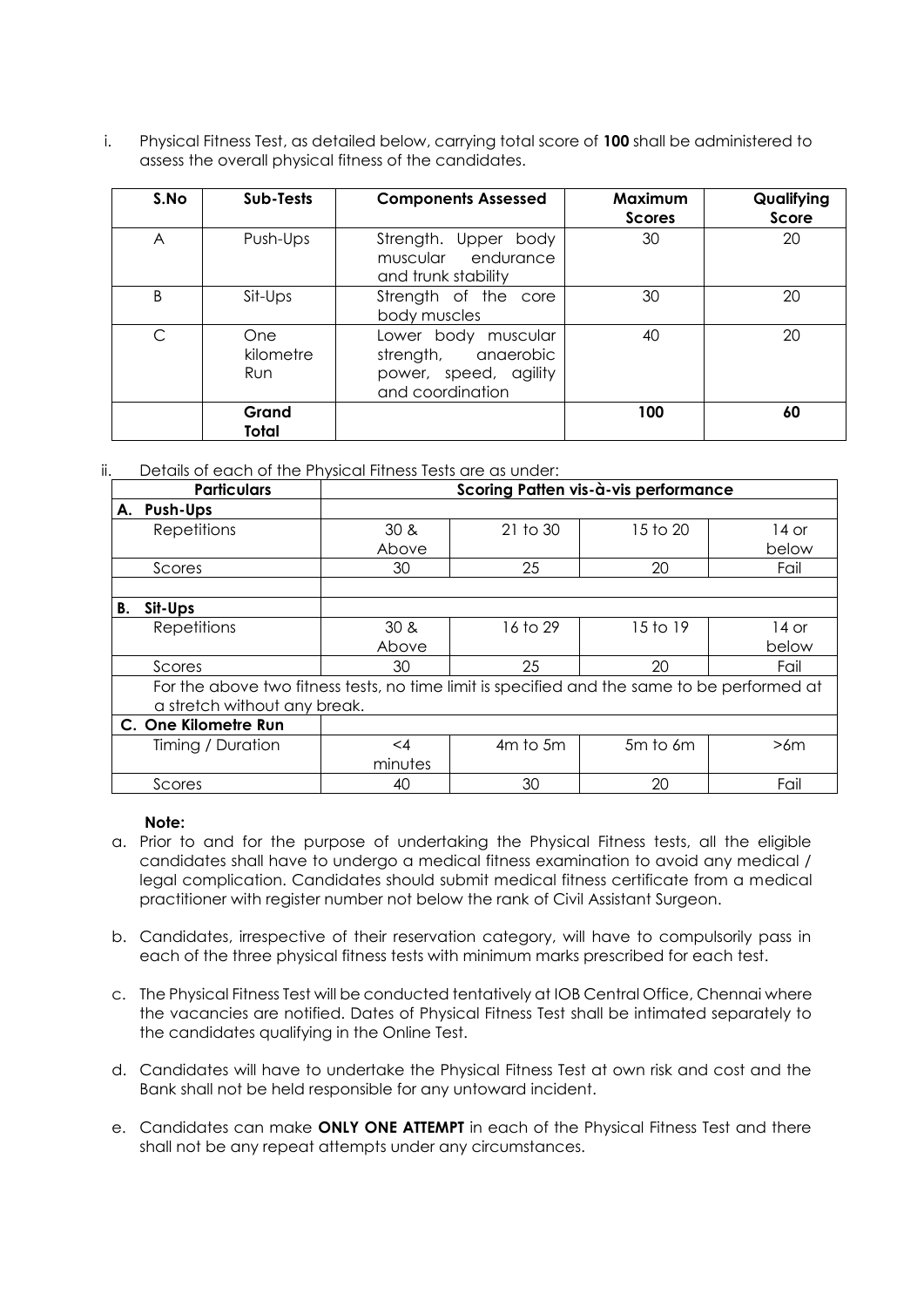### **SELECTION CRITERIA:**

Selection will be made on the basis of the reservation wise merit list. Merely satisfying the eligibility norms do not entitle a candidate to be called for Online Test or Physical Fitness Test.

The Bank reserves the right to call only the requisite number of candidates for the Online Test and Physical Fitness Test after preliminary screening / short listing with reference to candidates' qualification, experience, profile vis-à-vis job requirements etc.,

Results of the candidates who have qualified for various stages of the recruitment process and the list of candidates finally selected will be made available on the website. Final select list will be published on the website.

### **PRE-REQUISITES FOR APPLYING ONLINE**

Before applying online, candidates should:

- a) Go through the detailed advertisement by clicking the **Advertisement (English)**  available under the title **"RECRUITMENT OF SECURITY GUARDS"** in our website [www.iob.in](http://www.iob.in/) [u](http://www.iob.in/)nder *"Careers"* page and ensure candidate's eligibility before applying for the said post.
- b) Scan their photograph and signature ensuring that both the photograph and signature adhere to the required specifications as given in **Annexure I** to this advertisement.
- c) Have a valid personal email ID, which should be kept active throughout the entire recruitment process. Bank may send call letters for the Online Test/Fitness Test/Final Selection etc. through the registered e-mail ID. Under no circumstances, a candidate should share with/mention e-mail ID to any other person. In case a candidate does not have a valid personal e-mail ID, he should create his new email ID before applying Online and must maintain that email account.

# **PROCEDURE FOR APPLYING ONLINE**

- a) Candidates are first required to go to the Bank's website www.iob.in and click on the "Careers" Page to open the link "**Recruitment of Security Guards"** and then click on the **"Apply Online"** link to open the Online Application Form.
- b) Candidates will have to enter all the required details in the online application form.
- c) Candidates are required to upload their photograph and signature as per the specifications given in the Guidelines for Scanning and Upload of Photograph and Signature (**Annexure I**).
- d) Candidates should fill in the details in the Online Application at appropriate places very carefully and click on the "**SUBMIT**" button at the end of the Online Application format. Before pressing the "**SUBMIT**" button, candidates are advised to verify that every field is filled in the application using the "**RECHECK**" button. The name of the candidate or his father etc. should be spelt correctly in the application as it appears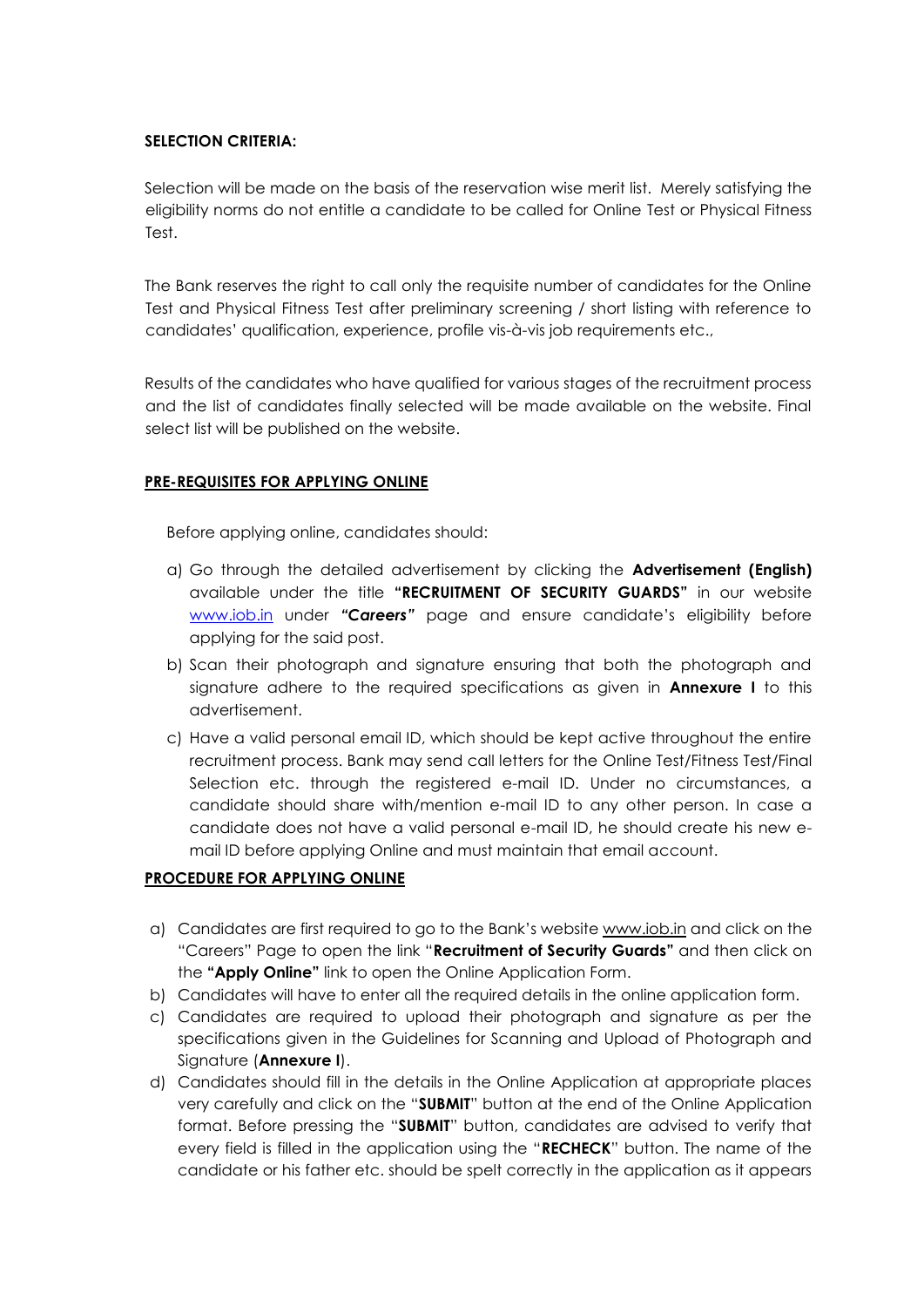in the certificates/mark sheets. Any change/alteration found may disqualify the candidature.

- e) On successful submission of the Online Application form, an acknowledgement with Registration Number will be generated. **Candidates should note this Unique Registration Number for future reference failing which they will not be able to proceed further.**
- f) Candidates are required to upload their relevant documents as per the specifications given in the Guidelines for Scanning and Upload of documents (**Annexure I**).
- g) Candidates should take a printout of the system generated submitted Online application form by clicking the "Print your Application" link & save the printed application form for future reference.
- h) **Candidates should ensure their eligibility before applying online.**

# **PROOF OF IDENTITY TO BE SUBMITTED AT THE TIME OF ONLINE TEST**

After cut-off date for application, Bank will shortlist eligible candidates based on the prescribed criteria and call letter will be issued through e-mail, with details of Examination Centre, Examination Date etc., For examination, the candidates must bring one photo identity proof such as Passport/ Aadhaar/ e-Aadhaar Card/ PAN Card/ Driving Licence/ Voter's Card/ Bank Passbook with duly attested Photograph and **Ex Servicemen Identity Card**. The photocopy of identity proof should be submitted along with call letter to the invigilators in the examination hall, failing which or if identity of candidates is in doubt, the candidate will not be permitted to appear for the examination. **Ration Card will not be accepted as a valid id proof for this process.** 

# **EXAMINATION CENTRES FOR CONDUCTING ONLINE TEST**

- i. Centre for online test will be advised separately.
- ii. Candidate will appear in the examination at his own risks and expenses and Bank will not be responsible for any injury or losses etc. of any nature.

# **LIST OF DOCUMENTS TO BE PRODUCED AT THE TIME OF PHYSICAL FITNESS TEST (AS APPLICABLE)**

The following documents in **ORIGINAL** together with **A SELF-ATTESTED PHOTOCOPY** in support of the candidates' eligibility and identity are to be invariably submitted at the time of Physical Fitness Test failing which the candidate may not be permitted to appear for the Physical fitness test. Non submission of requisite documents by the candidate at the time of physical fitness test will debar his candidature from further participation in the recruitment process.

- i. Printout of the valid physical fitness test Call Letter
- ii. Valid system generated printout of the online application form registered
- iii. Proof of Date of Birth (Birth Certificate or SSLC/ Std. X Certificate with DOB)
- iv. Photo Identify Proof such as Passport/ Aadhaar / e-Aadhaar Card / PAN Card/ Driving Licence/ Voter's Card.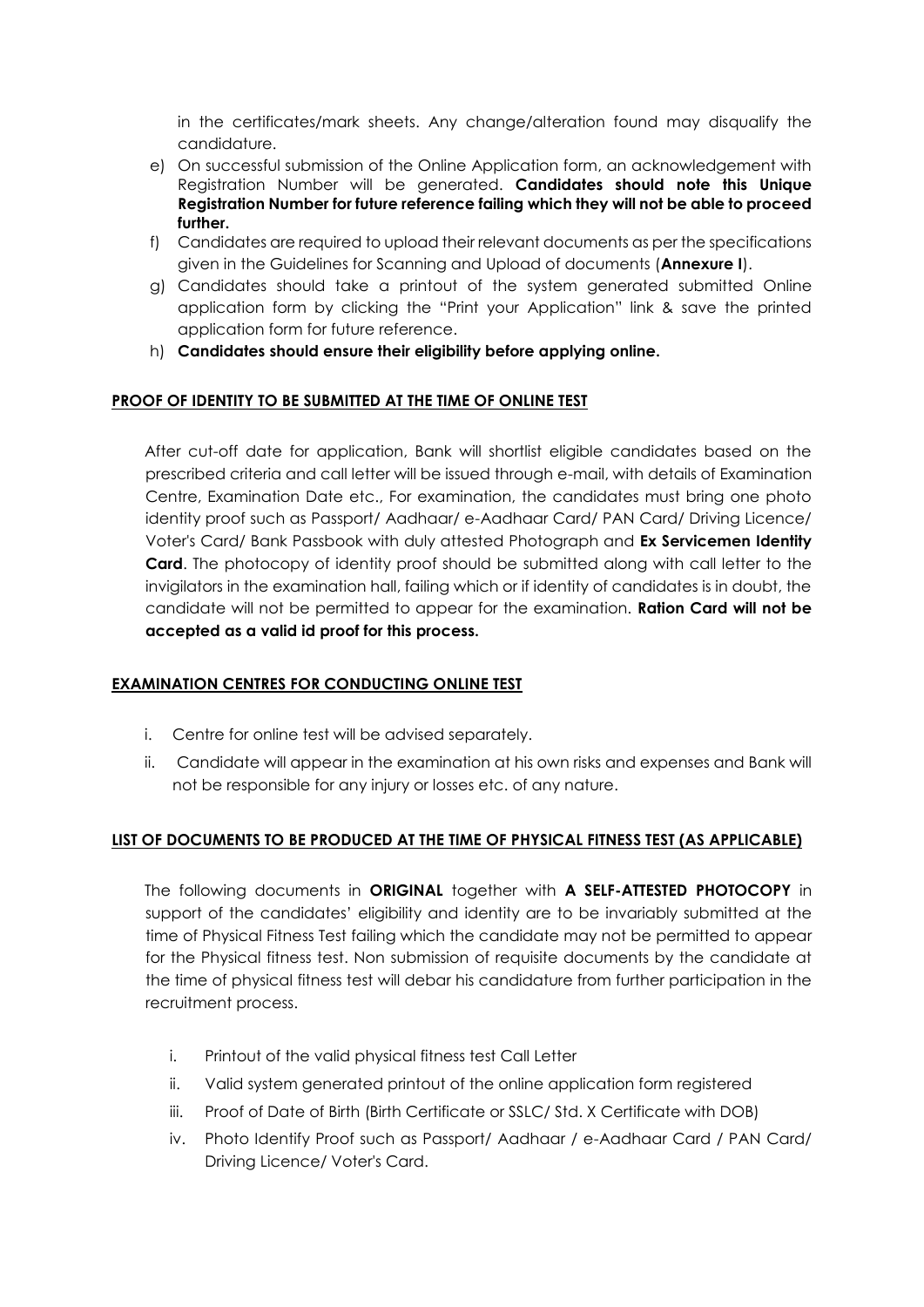- v. Mark sheets & certificates for educational qualifications.
- vi. Discharge Book
- vii. Ex-Servicemen Identity Card
- viii. Certificate issued by competent authority in the prescribed format as stipulated by Government of India in case of SC / ST / OBC/EWS category candidates.
- ix. In case of candidates belonging to OBC category, certificate should specifically contain a clause that the candidate does not belong to creamy layer section excluded from the benefits of reservation for Other Backward Classes in Civil post & services under Government of India. OBC caste certificate containing the Noncreamy layer clause should be valid as on the date of interview if called for (issued within one year prior to the date of interview if called for). Caste Name mentioned in certificate should tally letter by letter with Central Government list / notification.
- x. Candidates belonging to OBC category but coming under creamy layer and/ or if their caste does not find place in the Central List are not entitled to OBC reservation. They should indicate their category as General in the online application form.
- xi. Any other relevant documents in support of eligibility.
- xii. Candidates will not be allowed to appear for the physical fitness test if he fails to produce the relevant eligibility documents as mentioned above.

### **PHYSICAL FITNESS TEST**

The fitness test will be held at our Central Office, Chennai

#### **Note:**

- a) Request for change in Fitness Test dates shall **NOT** be entertained.
- b) Bank reserves the right to change/add/cancel the date, time, centre, venue of the Fitness Test and to call the candidates for the Fitness Test at any other centre or hold supplementary selection process for particular date/time/centre/venue/set of candidates at its discretion, under any circumstances, if any. The change, if any, will be announced in our Bank's website / by email.

#### **CALL LETTERS FOR THE PHYSICAL FITNESS TEST**

The venue, time & date for Physical Fitness Test will be informed to the shortlisted candidates in the call letter and candidates have to attend the same. The call letter will be **sent by email only**. The details of shortlisted candidates for physical fitness test will be hosted in our website. Request for change of Centre/Date will not be entertained. Bank will not be responsible for late receipt / non receipt of any communication from the Bank. Hence, candidates are requested to check their email and Bank's website regularly, to keep track of the process. The shortlisted candidates have to carry their documents while appearing for the physical fitness test as mentioned while applying for the post.

Final selection will be made on the basis of marks obtained by the candidates in the Online Test and Physical Fitness Test and will be according to the reservation wise merit ranking. **The Bank reserves the right to change the selection procedure, if necessary.**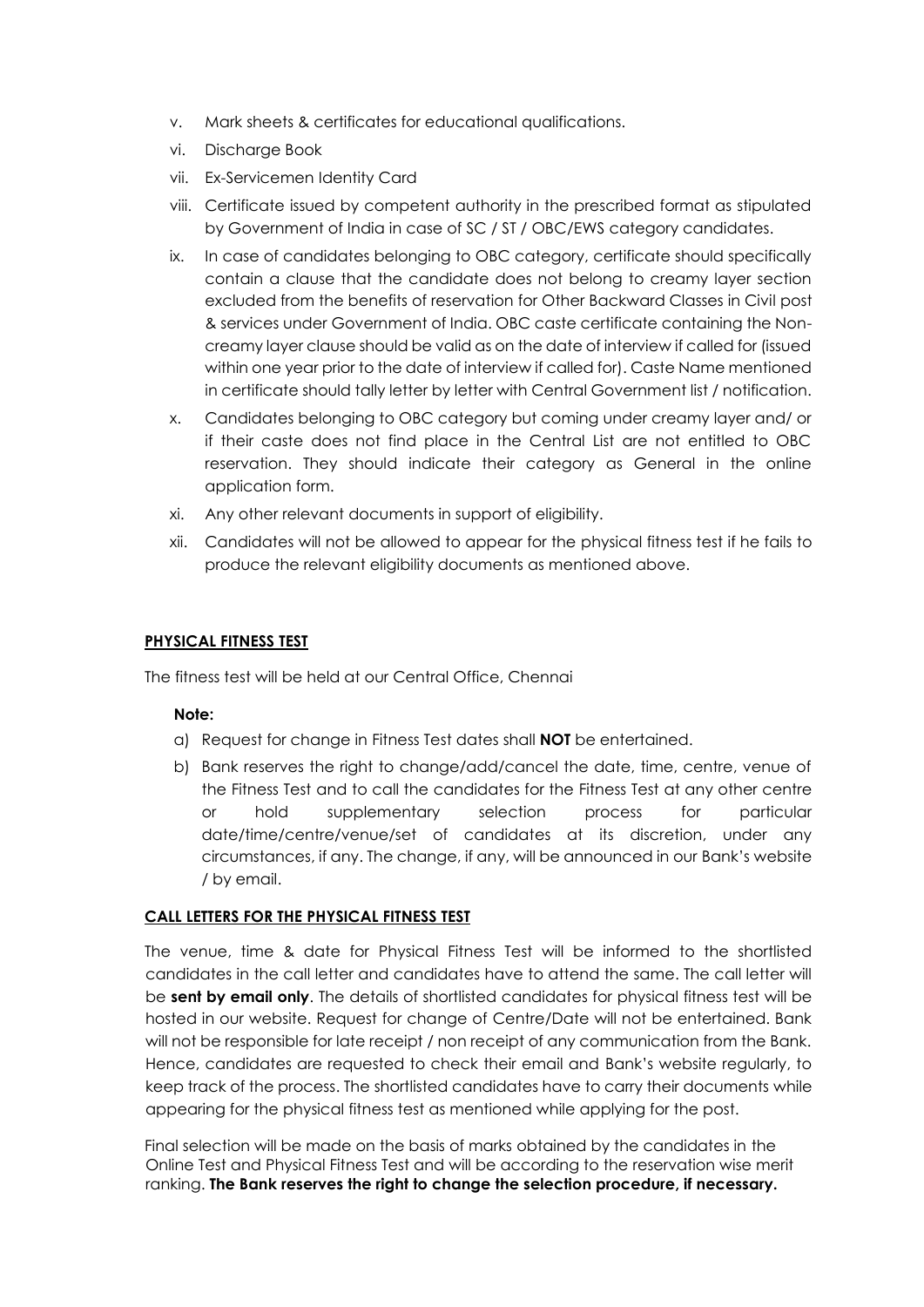# **ACTION AGAINST CANDIDATES FOUND GUILTY OF MISCONDUCT**

Candidates are advised in their own interest that they should not furnish any particulars/details/information or make statements that are false, incorrect, tampered, fabricated and should not conceal or suppress any material information while filling up the application form and submitting the attested copies of testimonials. In case it is detected at any time that the candidate has indulged in any of the above-mentioned activities, he will not only be disqualified but he will be liable to be dismissed from the services of the Bank at any time, even after being selected and after joining Bank's service.

At the time of Physical Fitness Test, if a candidate is (or has been) found guilty of: i. Using unfair means during the selection process, or ii. Impersonating or procuring impersonation by any person, or iii. Misbehaving in the process or taking away the documents from the venue, or iv. Resorting to any irregular or improper means in connection with his candidature, including resorting to canvassing for his candidature, or obtaining support for his candidature, by any means, such a candidate may, in addition to rendering himself liable to criminal prosecution, shall also be liable:

─ To be disqualified from the selection process for which he is a candidate;

─ To be debarred, either permanently or for a specified period, from any examination or recruitment conducted by Bank.

# **GENERAL ELIGIBILITY**

# **Medical Fitness, Character and caste (wherever applicable) verification of selected candidates:**

The appointment of selected candidates will be subject to their being declared medically Fit by a Doctor or a panel of Doctors approved by IOB and upon satisfactory verification of their character, antecedents and caste certificates (wherever applicable). Till such time, their appointment will be provisional.

# **IMPORTANT GENERAL INSTRUCTIONS**

- a) Candidates are required to apply only 'ONLINE" through Bank's website. Any other form of application shall not be entertained.
- b) Candidates are advised to take a printout of their system generated online application form after submitting the application.
- c) Candidates should satisfy themselves about their eligibility for the post applied for.
- d) Incomplete applications / Applications without supporting documents will be rejected outright.
- e) In case of candidates uploading more than one application for any reason, the latest registered application will only be considered.
- f) **Only Candidates willing to work in shift basis (24\*7\*365) should apply.**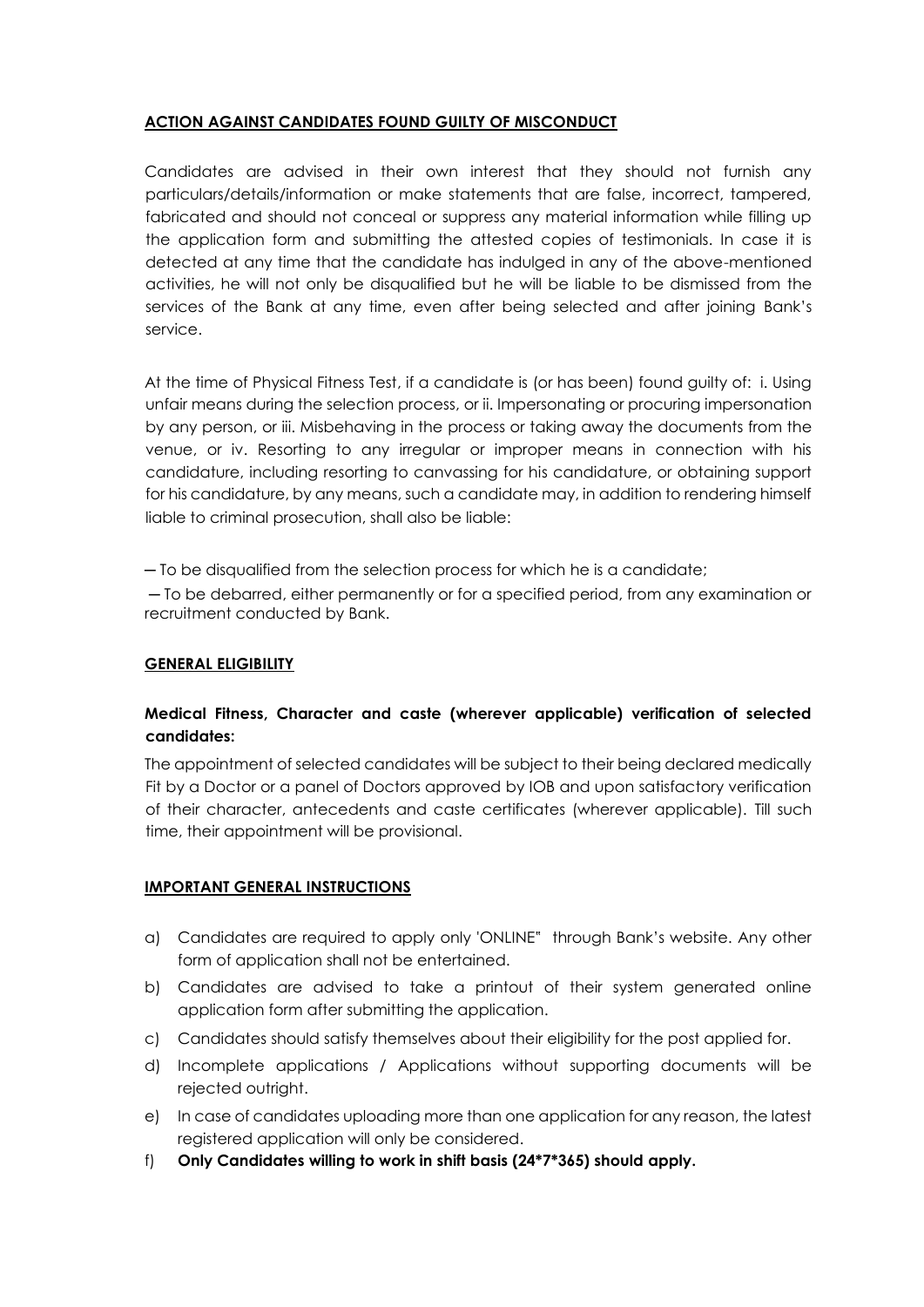g) Before applying, the candidates must ensure that he fulfils all the eligibility criteria and other norms mentioned in the advertisement and has in his possession the requisite documents and certificates specified by the Bank, and that the particulars furnished in the Online application are true and correct in all respects.

 Mere calling for applications for the Online Test shall not imply that the Bank has been satisfied beyond doubt about the candidate's eligibility. Bank has the right to cancel candidature at any stage if found that he is not fulfilling the eligibility criteria and /or that he has furnished any incorrect/false information/certificate/documents or has suppressed any material fact(s). If any of these shortcomings are detected even after appointment his services are liable to be terminated.

 The Bank is free to reject any application, at any stage of the recruitment process, if the candidate is found ineligible for the post. The decision of the Bank in any matter relating to recruitment at all the stages of the recruitment process will be final and binding upon the candidate. **No correspondence or personal queries in this regard shall be entertained by the Bank.**

- h) All candidates called for Online Test, will have to produce originals as well as selfattested photocopies of the prescribed certificates in support of their educational qualification, experience, date of birth, caste, etc. The candidates belonging to SC/ST/OBC/EWS Category are required to submit originals as well as self-attested photocopies of their certificate issued by the competent authority, in addition to the other certificates in support of their eligibility criteria.
- i) In case of candidates belonging to OBC category, the certificate inter-alia must specify that the candidate does not belong to "CREAMY LAYER" section excluded from the benefits of reservations for OBCs in Civil Post and Services under Government of India. The OBC certificate containing **"Non Creamy Layer Clause" in Central Government format,** *should be valid as on the last date of online registration i.e. 15.06.2022 (issued within one year prior to the last date for online registration).*
- j) Candidates belonging to OBC category but coming under Creamy Layer are **not entitled for OBC reservation**. They should indicate their category as General in the online application form.
- k) Candidates serving in Government /Quasi Government Offices/Public Sector Undertakings including Nationalised Bank, Financial Institutions will be required to produce **Original** "**No Objection Certificate**" from the employer at the time of interview, failing which the candidature may not be considered.
- l) Candidates belonging to reserved category, are free to apply for vacancies announced for General category, provided they fulfil all the eligibility criteria.
- m) Candidates who do not satisfy the eligibility criteria and who do not produce (for any reason) the originals as well as attested photocopies of all documents required to be submitted as advised in this notification and Physical Fitness Test call letter, whomsoever, shall not be permitted to attend the physical fitness test, even though they have been called for the same.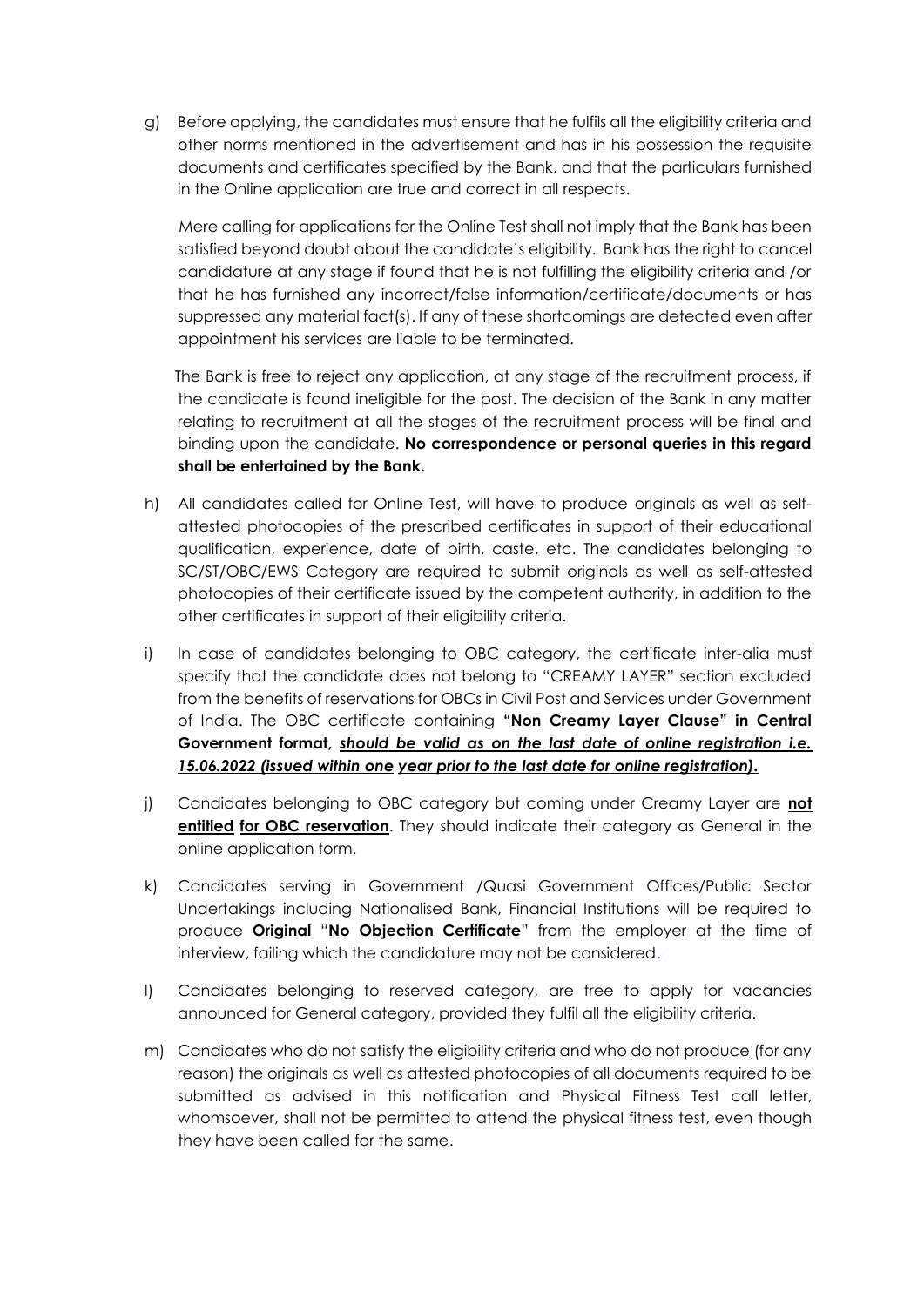- n) The candidates will have to appear for online test/physical fitness test at their own expense. The Bank will not be responsible for any injury / losses, etc. of any nature.
- o) Canvassing in any form will be a disqualification.
- p) Any request for change of address/ e-mail id for communication will **NOT** be entertained.
- q) Appointment of selected candidates is subject to their being declared medically fit as per the requirements of the Bank. Such appointment will also be subject to the Service and Conduct Rules of the Bank.
- r) In case of any dispute on account of interpretation in any version other than English, the English version shall prevail.
- s) Any dispute arising out of this advertisement shall be subject to the sole jurisdiction of courts situated at Chennai.
- t) Decision of the Bank in all matters regarding eligibility of the candidate, the stages at which such scrutiny of eligibility is to be undertaken, the documents to be produced for the purpose of the conduct of online test, selection and any other matter relating to recruitment will be final and binding on the candidate. Further, the Bank reserves right to stall / cancel the recruitment partially / fully at any stage during the recruitment process at its discretion, which will be final and binding on the candidate.

### **ANNOUNCEMENTS**

All further announcements/ details pertaining to this process will only be published/ provided on our authorised website **<http://www.iob.in/>** [f](http://www.iob.in/)rom time to time.

#### **DISCLAIMER**

In case it is detected at any stage of recruitment that a candidate does not fulfil the eligibility norms and / or that he has furnished any incorrect / false information or has suppressed any material fact(s), his candidature will stand cancelled. If any of these shortcomings is / are detected even after appointment, his services are liable to be terminated. Decision of Bank in all matters regarding eligibility, conduct of online test, physical fitness test and selection would be final and binding on all candidates. No representation or correspondence will be entertained by the Bank in this regard.

**The Version of the detailed advertisement given in the Bank's website shall be treated as final and shall supersede any other versions for all purposes. Accordingly, the candidates are advised to visit our Bank's website [www.iob.in](http://www.iob.in/) [f](http://www.iob.in/)or detailed advertisement.** 

Decision of the Bank in respect of all matters pertaining to this recruitment would be final and binding on all candidates.

> Sd/- General Manager – HR Central Office 763, Anna Salai Chennai – 600 002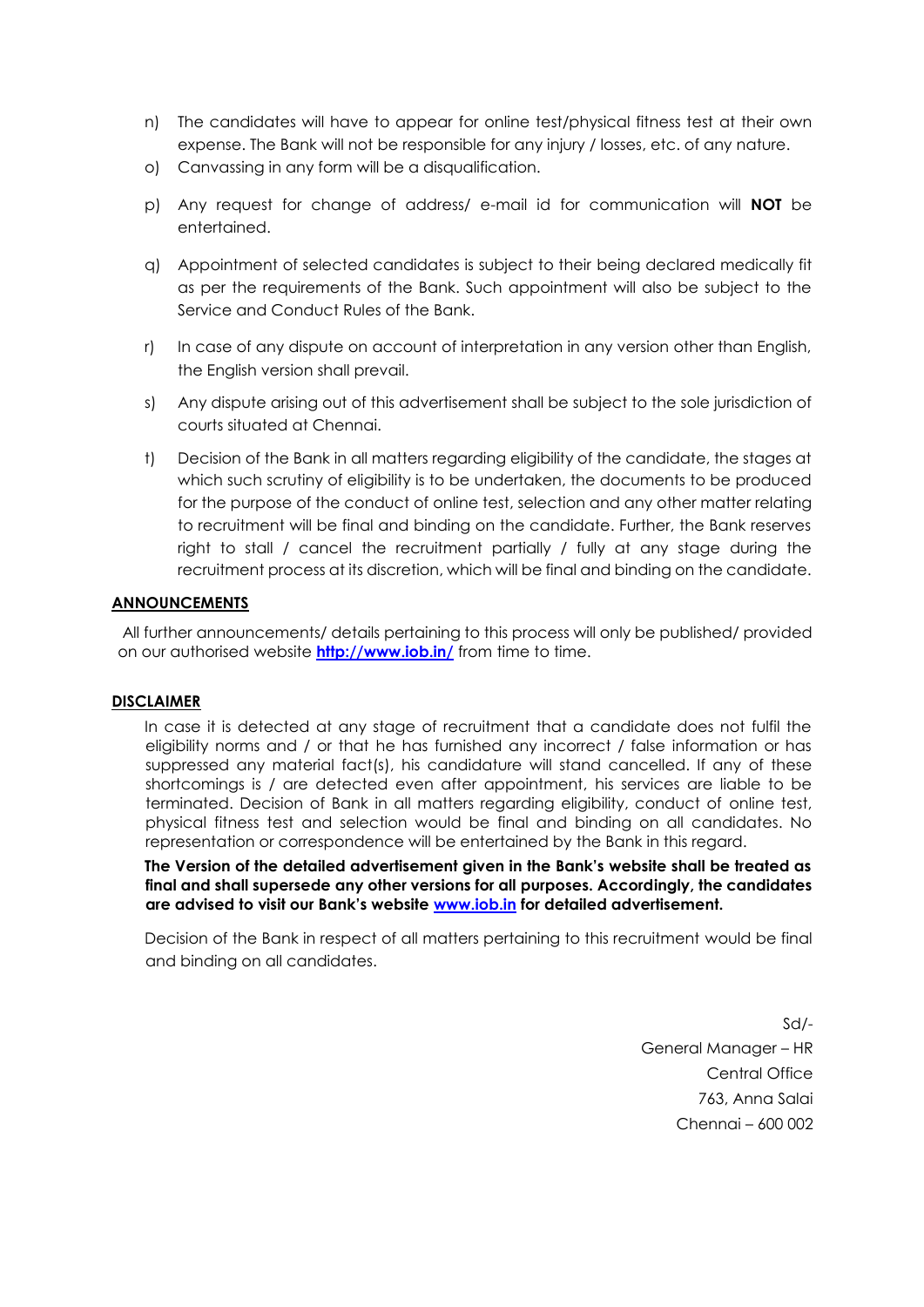### **Annexure I**

### **Guidelines for scanning and Upload of Photograph & Signature**

Before applying online, a candidate will be required to have a scanned (digital) image of his photograph and signature as per the specifications given below.

# **(i) Photograph Image:**

- Photograph must be a recent passport style colour picture.
- Make sure that the picture is in colour, taken against a light-coloured, preferably white, background.
- **Look straight at the camera with a relaxed face**
- If the picture is taken on a sunny day, have the sun behind you, or place yourself in the shade, so that you are not squinting and there are no harsh shadows
- If you have to use flash, ensure there's no "red-eye"
- If you wear glasses make sure that there are no reflections and your eyes can be clearly seen.
- Caps, hats and dark glasses are not acceptable. Religious headwear is allowed but it must not cover your face.
- Dimensions 200 x 230 pixels (preferred)
- Ensure that the size of the scanned image is not more than 50KB. If the size of the file is more than 50 KB, then adjust the settings of the scanner such as the DPI resolution, no. of colours etc., during the process of scanning.

### **(ii) Signature Image:**

- The applicant has to sign on white paper with Black Ink pen.
- The signature must be signed only by the applicant and not by any other person.
- The signature will be used to put on the Hall Ticket and wherever necessary.
- If the Applicant's signature on the answer script, at the time of the examination, does not match the signature on the Hall Ticket, the applicant will be disqualified.
- Dimensions 140 x 60 pixels (preferred)
- Ensure that the size of the scanned image is not more than 20KB

# **(iii) Scanning the photograph & signature**

- Set the scanner resolution to a minimum of 200 dpi (dots per inch)
- Set Color to True Color
- File Size as specified above
- Crop the image in the scanner to the edge of the photograph/signature, then use the upload editor to crop the image to the final size (as specified above).
- The image file should be JPG or JPEG format. An example file name is :

image01.jpg or image01.jpeg Image dimensions can be checked by listing the folder files or moving the mouse over the file image icon.

Candidates using MS Windows/MSOffice can easily obtain photo and signature in .jpeg format not exceeding 50KB & 20KB respectively by using MS Paint or MSOffice Picture Manager. Scanned photograph and signature in any format can be saved in .jpg format by using "Save As" option in the File menu and size can be reduced below 50KB(photograph) & 20KB(signature) by using crop and then resize option (Please see point (i) & (ii) above for the pixel size) in the "Image" menu.

Similar options are available in other photo editor also.